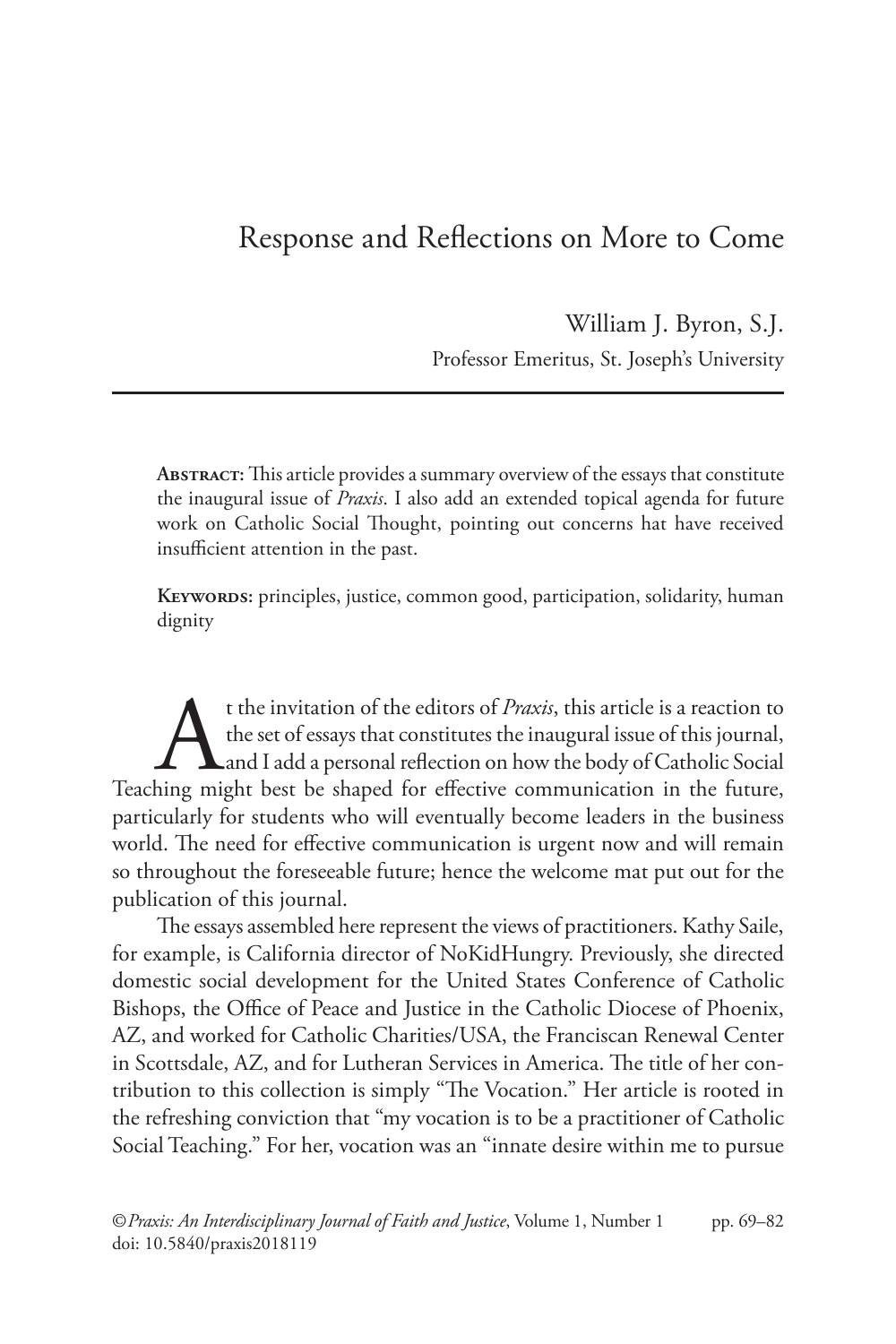a career that would right wrongs, that would help 'the least of these' and that would make change." Practicing discernment in moving from place to place; her consistent career focus has been on the implementation of Catholic Social Teaching whether within or outside Catholic organizations.

Readers of the essay are encouraged to keep an eye on the end (the implementation of Catholic Social Teaching) and an open mind on how and where to do it.

Bishop Stephen E. Blaire reflects on his personal engagement with the social ministry of the Church particularly while serving as Chair of the Domestic Policy Committee for the United States Conference of Catholic Bishops (2009–2015). Instead of identifying the urgent issues of justice or injustice that preoccupied him then, he writes for this inaugural issue about what he considers to be the three obstacles that "hinder our ability as individuals and as a society to build necessary just relationships." Just relationships provide people with just societies. Those relationships are: (1) between the people and their God, (2) between the people with one another, and (3) between the people and their common home—the earth. "If justice is to prevail," he writes, "right relationships must exist wherever people gather and interconnect."

Of the endless array of obstacles to the forging of just relationships, Bishop Blaire identifies only three: (1) evil masquerading as good, (2) the tendency of people to see things from their own personal private perspective, and (3) the breakdown of dialogue. An example of evil masquerading as good would be presenting direct abortion as a good in protecting the reproductive rights of women. Bishop Blaire likes to deal in threes, so in order to explain what he means by the breakdown of dialogue he turns to a triad offered by Pope Francis who cites (1) human failure "to respect one's own identity and that of others," (2) the absence of "the courage to accept differences," and (3) insufficient "sincerity of intentions"—all three working against the promotion of peace and justice in our world.

Dishonesty in dialogue is a barrier to building just relationships, as is closing one's mind in a self-referential way, and naming an evil or lesser good as the greater good to be achieved. The bishop's approach tends to be a bit abstract.

Sister Simone Campbell, SSS, comes to the rescue here with a downto-earth chapter on "Catholic Social Justice and NETWORK'S Political Ministry." The letters after her name—SSS—stand for Sisters of Social Service. And the NEWORK she writes about was established in 1971 when a group of forty-seven Catholic nuns responded to the call of the Catholic bishops of the United States to get involved in "systematic change." These religious women created in Washington, D.C. a "network" to advocate for federal policies that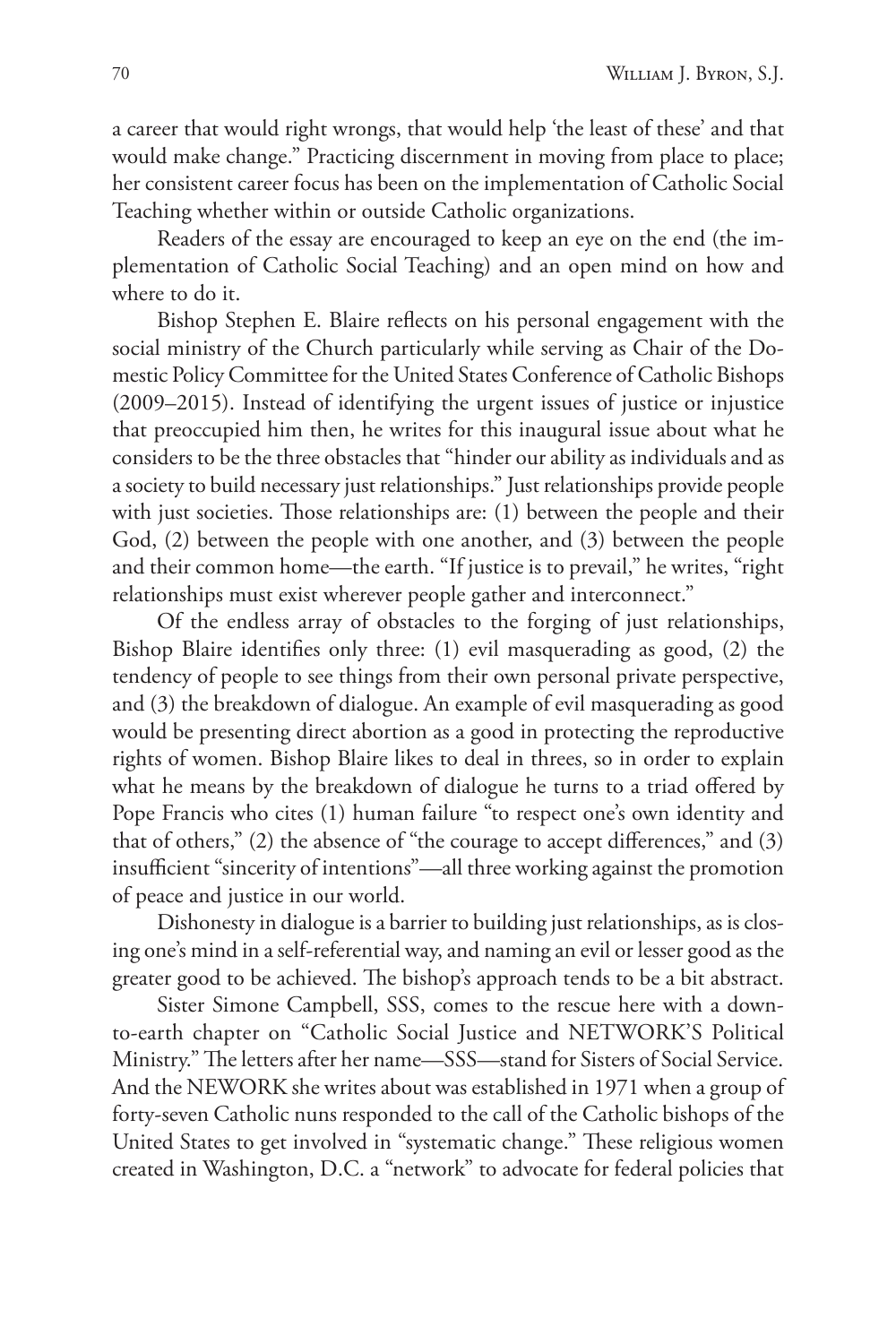would advance economic and social justice. Sister Simone, a lawyer and experienced community organizer, joined NETWORK as executive director in 2004.

Her organization is committed to living out the following six principles of Catholic Social Justice: (1) to "uphold the dignity of each person as an equally valuable member of the human family," (2) to "embrace our right and responsibility to participate with others in our shared public life," (3) to "be in solidarity with those who are living in poverty in the struggle against structures of injustice," (4) to "bridge divisions, rising above individual interest for the good of the whole community," (5) to "unite with workers to build an economy that puts people, not profit, at the center," and (6) to "nurture the earth, recognizing that we are interdependent with the rest of God's creation." Concern for creation, NETWORK would say, is inseparable from concern for justice.

Each year the NETWORK staff and board examine the social issues facing the federal government and adopt a lobbying agenda judged to be consistent with the principles of Catholic social teaching. That agenda brings them into face-to-face contact with legislators and other elected officials. This, as the saying goes, is where the rubber hits the road.

Under the cumbersome title of "Applying Catholic Social Teaching on Labor to Everyday Life to Advance the Work of Economic Justice," Thomas Mulloy argues for "a renewed and clearer commitment to protecting the inherent dignity of human labor." He is national director of poverty programs for the Society of St. Vincent de Paul in the U.S. He turns to the *Compendium of the Social Doctrine of the Church* for what he considers to be "the most succinct and complete" summary of Catholic teaching on work. I will quote it here:

the right to a just wage; the right to rest; the right "to a working environment and to manufacturing processes which are not harmful to the workers' physical health or to their moral integrity"; the right that one's personality in the workplace should be safeguarded "without suffering any affront to one's conscience or personal dignity"; the right to appropriate subsidies that are necessary for the subsistence of unemployed workers and their families; the right to a pension and to insurance for old age, sickness, and in case of work-related accidents; the right to social security connected with maternity; the right to assemble and form associations. (Pontifical Council for Justice and Peace, *Compendium of the Social Doctrine of the Church* (2004) No. 30)

Mulloy believes that the denial of the right to form unions is perhaps the biggest factor in the abuse of the rights of workers."

He makes an interesting observation that bears repeating, namely, that the solidarity we should have with others requires more than simply standing beside them. It may mean "going a little further [*sic*] to shop in stores that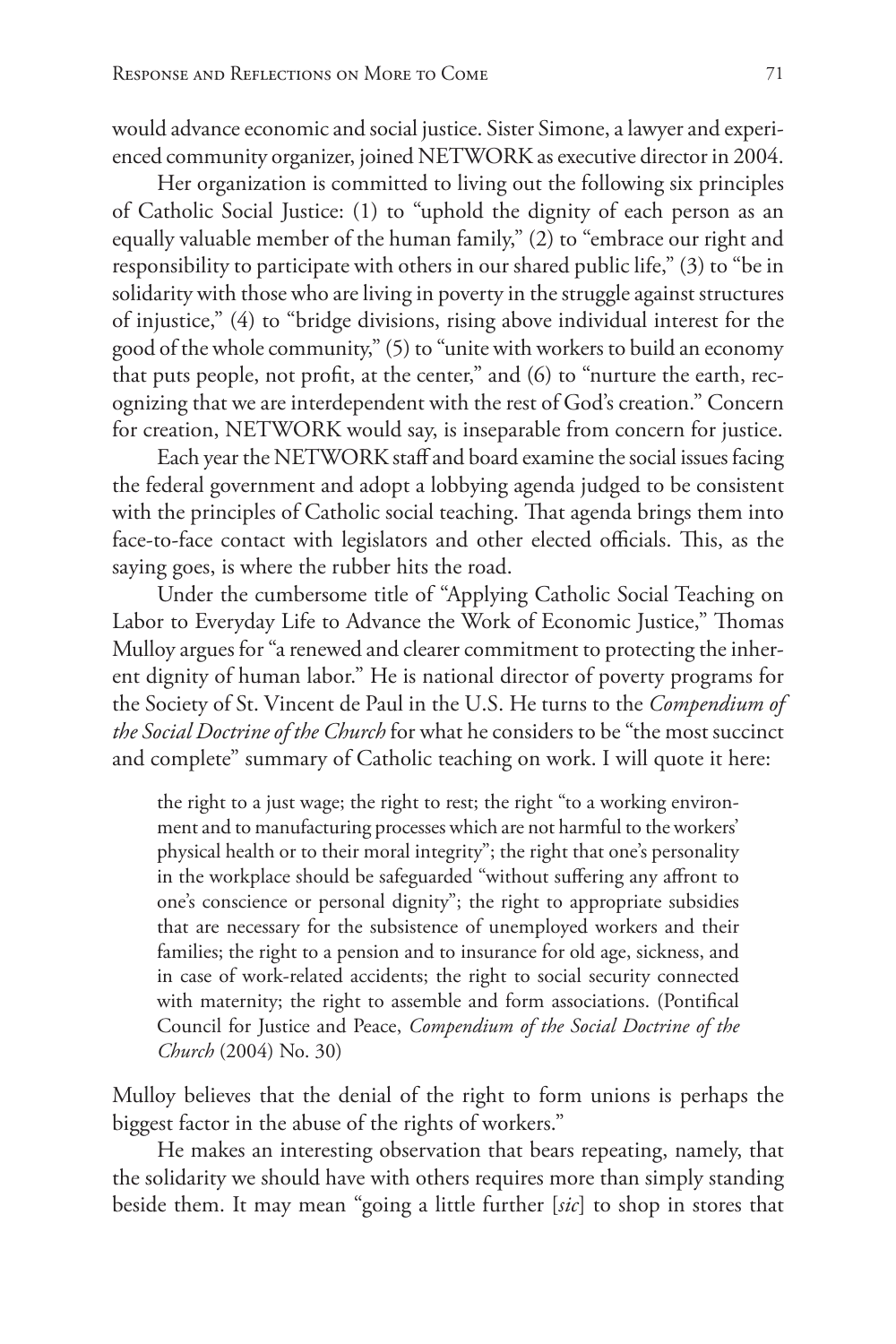employ organized labor and pay a just wage, or purchasing fair trade goods." This would, of course, require considerably more consumer education than we now enjoy.

Kim Lamberty's essay focuses on a single strand of Catholic social teaching, namely, the so-called "preferential option for the poor," and suggests a revised way of handling that option for U.S. Catholics today. I do not agree with her assertion that we have been handling it in a way "that bestows more benefits on the wealthy than the poor," but I'm willing to let her have her say. She quotes Gustavo Gutierrez as saying that "the poverty of the poor is not a call to generous relief action, but a demand that we go and build a different social order." Relief will not suffice; reform is necessary. But is anything short of reform more harmful than helpful? Based on her experience in trying to help poor Haitians from her base in a Catholic parish in suburban Washington, D.C., Lamberty thinks it is. In addition to Gutierrez, another Latin American theologian Jon Sobrino helps to shape her point of view. He calls for action on four fronts: (1) "[T]he non-poor must enter the world of the poor and honestly confront the reality of that world." Sobrino says the poor must be given an opportunity to create their own wealth; if not, then acts of charity simply perpetuate the problem. (2) In Sobrino's view, the poor must be given partiality, placed at the center. (3) He thinks engagement is needed—authentic interaction between the poor and non-poor in all decisions that affect the poor. (4) There is need for humility. "The option for the poor," according to Sobrino, "must be permeated with humility so that in the end it will not become an option for oneself disguised as an option for the other." Taking an option for oneself that is disguised as an option for the poor is, in Kim Lamberty's experience, a common response by the non-poor to poverty.

Provision of orphanages by the non-poor to help poverty-stricken children is a good illustration, in Lamberty's view, of how we have gone wrong. Most children residing in orphanages have parents; they would be better off, she thinks, with their parents. If the parents had income and a supportive tax system, they could care for their children better than orphanages can. Similarly in the case of hospitals. If they were not donor-dependent and the patients could afford to pay for care, so much the better for the sick. Lamberty refers to the "charity industry" and asserts unpersuasively: "We create dependence on our generosity, fueling our suspicions that the poor really can't manage their own affairs without us. And we retain the bulk of the world's wealth for ourselves."

When it comes to solutions, Kim Lamberty is more positive and helpful. The reader will find them under the following headings: "Accompaniment," "Partnership," "Training," "Access to Capital," "Ethical Purchasing," and "Advocacy." In a concluding paragraph, she reframes what she calls a "true preferential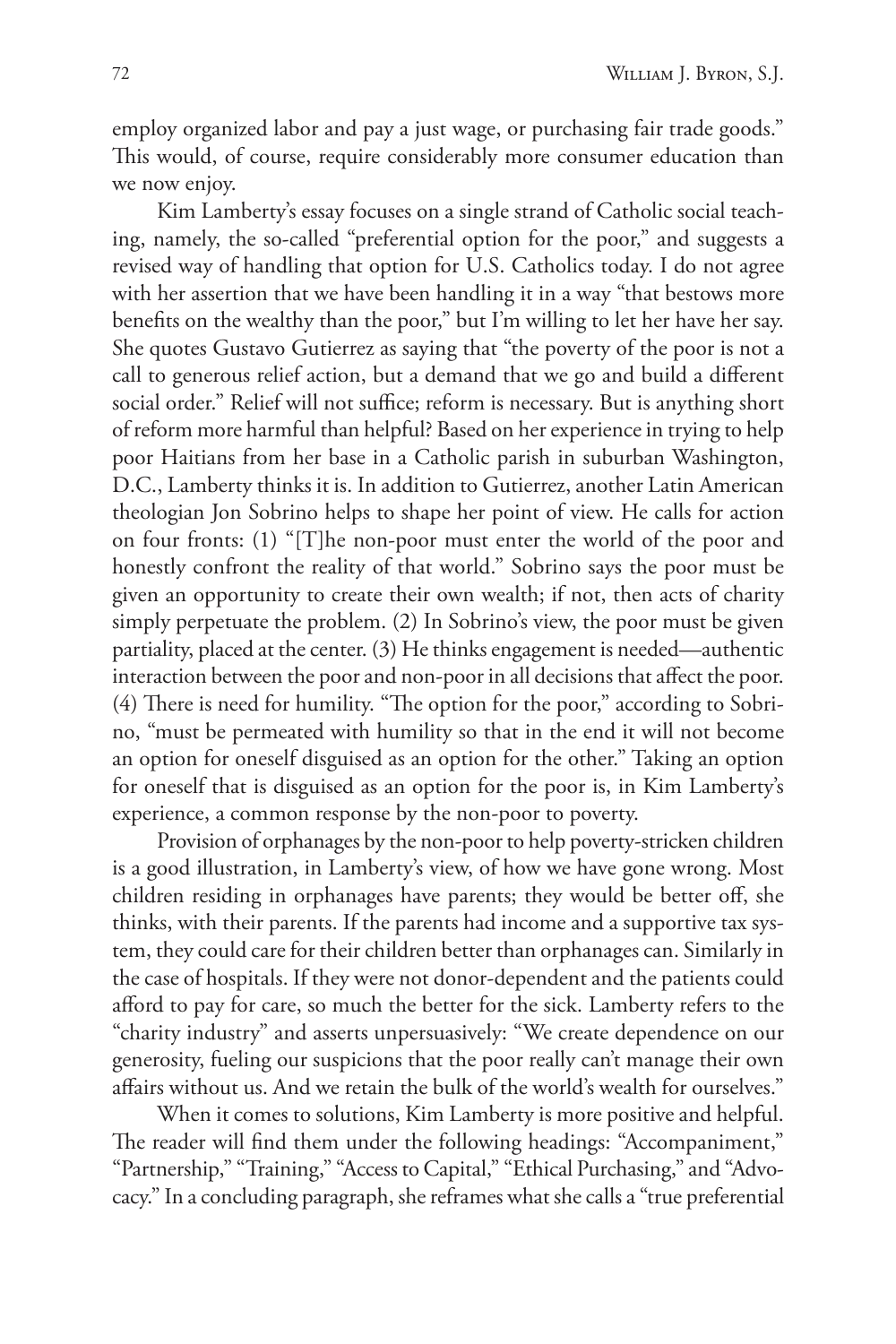option for the poor" in terms of love—"The only solution is love, placing the needs of the other before myself, and the needs of the most vulnerable first."

Giulia McPherson contributes a well-written and well-reasoned essay on "Defending the Rights of Refugees: A Catholic Cause." She is director of advocacy and operations at Jesuit Refugee Services/USA and had prior experience as director for citizen advocacy at CARE/USA, an international humanitarian and development organization.

The dimensions of the refugee problem are shocking. Giulia McPherson counts "more that 65 million people forced to leave their homes as a result of persecution, conflict, generalized violence, or human rights violations." The enormity of the problem argues that the rights of refugees deserve a place at the top of the Catholic social justice agenda. This will not happen without education and advocacy for refugees throughout the Catholic world.

Jesus, Mary, and Joseph—a family forced to flee its homeland for fear of persecution—fit the definition of refugees. Our sensitivity to the problem has roots not only in Scripture but is grounded in countless documents of papal teaching. Those documents deserve a second look, or, perhaps we should be suggesting that Catholics see them again for the first time and waste no further time in getting to work on behalf of refugees. It should come as no surprise that the Catholic Bishops in the United States are opposing the Trump Administration's effort to deport so-called illegal refugees. Concern for migrants and refugees is very much on the mind of Pope Francis; the rest of the Church has a lot of catching up to do. This article will help.

The lengthy and impressive contribution from Sister Helene O'Sullivan, MM, is a valuable piece that will encourage readers to dig deeper and venture into previously unexplored territory. She calls attention to "The Prophetic Voice of the Church in the Context of Evolutionary Consciousness." Her call for a needed change of worldview prompted me to think of the words of Jesus in his proclamation of the Kingdom of God (Mark 1: 14–15): "Jesus came to Galilee proclaiming the gospel of God: 'This is the time of fulfillment. The kingdom of God is at hand. Repent and believe the gospel.'" The Greek word for "repent" is *metanoia* which means an attitudinal turnaround, a change of heart. The kingdom—a reign of justice, love, and peace—has been "at hand" these many years, but not yet grasped because we have failed to repent. We have not yet experienced that change of heart nor adopted that new worldview.

Interestingly enough, a relatively recent change in Catholic devotional life, namely, the introduction of the so-called Luminous Mysteries into the recitation of the Rosary, brings us the opportunity to reflect regularly on the implications of these words of Jesus in our day. We reflect on the third Luminous Mystery—The Proclamation of the Kingdom—when we recite the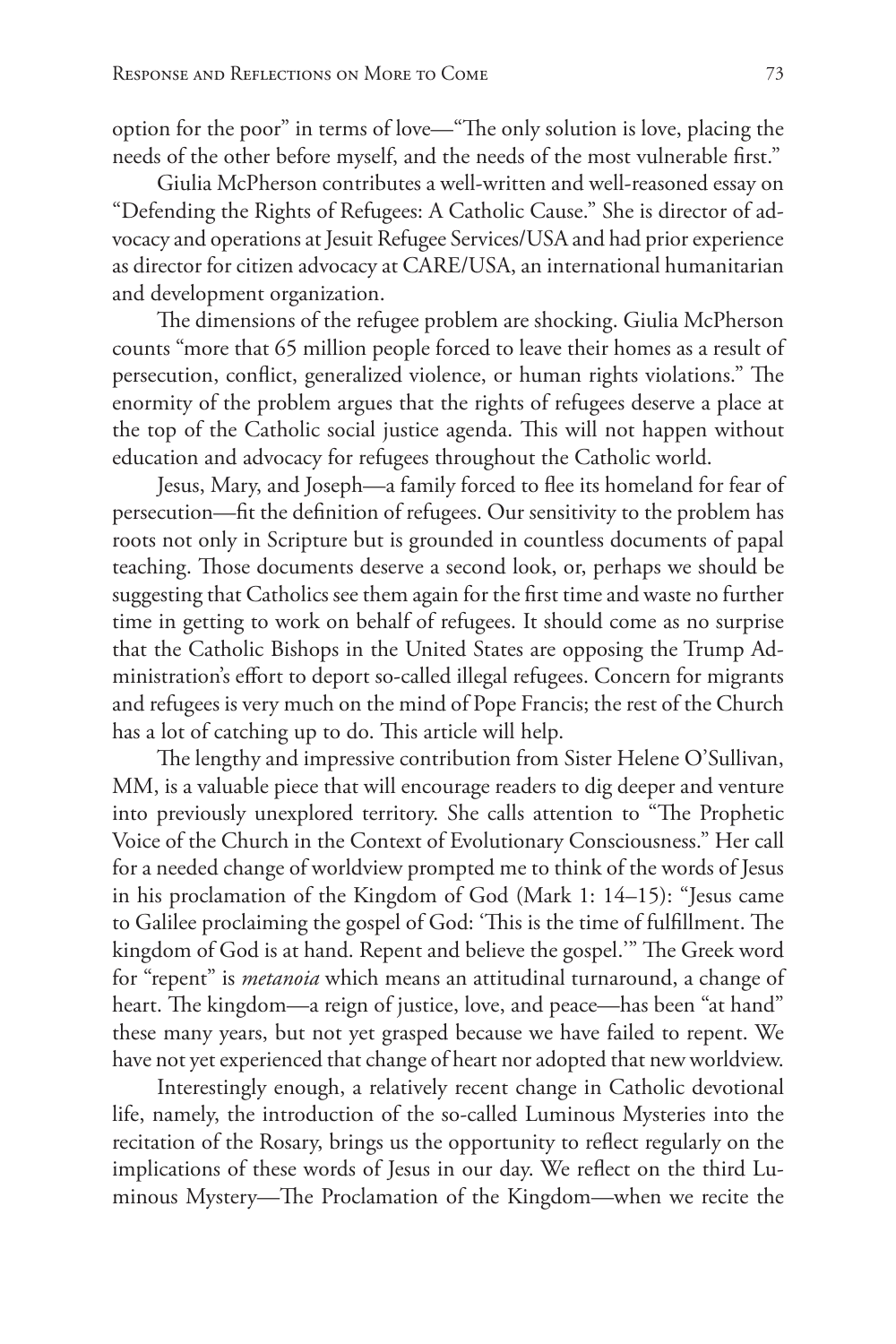rosary on Thursdays. We should be doing that in the context of an evolutionary consciousness.

\*\*\*\*\*

Now, as promised, I want to direct the reader's attention to the future and outline the agenda for shaping the social justice agenda over the years ahead.

I'll be concerned here mainly with the following principles of Catholic social thought:

- The Principle of Human Dignity
- The Principle of Respect for Human Life
- The Principle of Participation
- The Principle of Preferential Protection for the Poor and Vulnerable
- The Principle of Solidarity
- The Principle of Stewardship
- The Principle of Subsidiarity
- The Principle of Human Equality
- The Principle of the Common Good
- The Principle of Association

This list of ten represents an effort on my part<sup>1</sup> to condense or digest the essentials of the tradition of Catholic social teaching. They are a summary of a body of doctrine that is to be communicated, discussed, and, one would hope, assimilated in Catholic secondary and higher education, as well as parish-sponsored religious education,

Principles are best thought of as initiating impulses; they are internalized convictions that produce action. Principles direct your actions and your choices. Your principles help to define who you are. Principles are beginnings; they lead to something. Our objective in Catholic education is to produce principled people; my concern here is to stimulate thought about how to help students assimilate Catholic social principles and carry them with them into the world of work.

Very often, college students confuse "principal" and "principle," and use one or both of those words incorrectly in written assignments. I enjoy reminding students that the principal of their high school was the "pal" they

<sup>1</sup> See William J. Byron, "Ten Building Blocks of Catholic Social Teaching," *America* 31 October 1998: 9–12.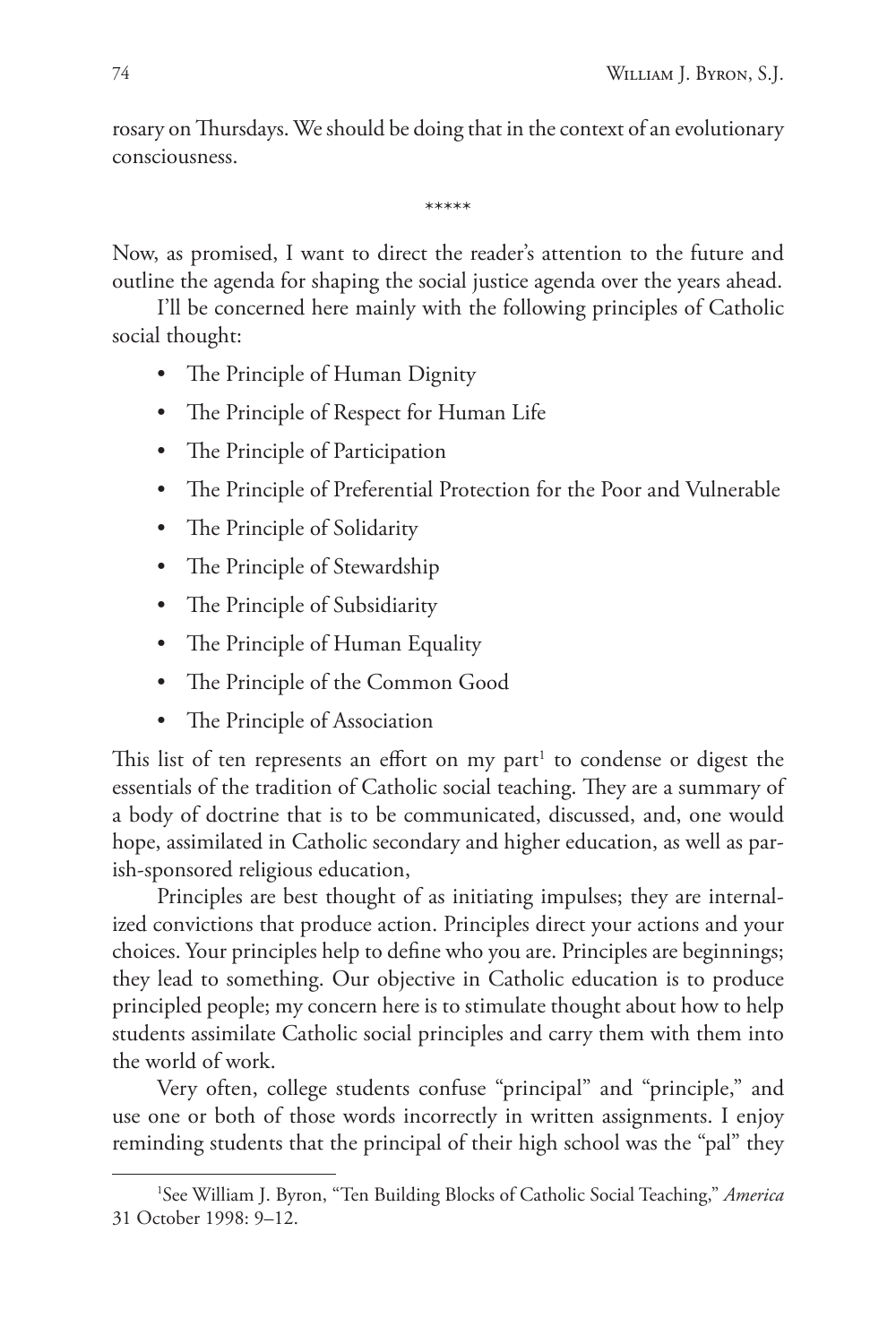may not have recognized as such in their adolescent years, but came later to appreciate as a friend. Any main event, top boss, or chief reason, is "principal." By comparison, the "principles" students learn in school (with the "le" at the end of the word instead of the "al") have the potential to l-e-a-d them through the thicket of a problem to be solved, or a decision to be made on their way to the future. *Principles lead to something.*

It is noteworthy that a virtue also leads to something. Some principles are virtues, but not all. A virtue is a power, a force for good. All virtues are values, but, as a moment's reflection will remind you, not all values are virtues. For example, greed is a dominant value in the lives of some people. It directs practically all they think and do. Similarly fame, pleasure (you've heard of the "pleasure principle"), and jealousy are dominant values in many lives; you wouldn't identify these as virtues. It is always important to know what drives you and whether your values are taking you in the right direction.

How might the principles of Catholic social thought play themselves out today? Let me list them first as follows:

## *I. The Principle of Human Dignity*

This is the bedrock principle of Catholic social teaching and indeed of all personal and social ethics. In the world of work, human dignity is taking a beating. Workers at all levels are being treated as if they were disposable parts. In many cases, bottom lines and balance sheets get more attention than human beings (too often regarded as human doings) who lose their jobs to "re-engineered" processes or to "reinvention" in the workplace. Involuntary separation from employment will be inevitable for many, so the ethical question is how each unique human person is to be laid off. It must be done with dignity and a modicum of security. This means severance pay, extended healthcare insurance, retraining or relocation assistance. Although employees will, regrettably, but for sound economic reasons, continue to be separated from their jobs, they must never be viewed by those making the downsizing decisions as disposable parts.

With the Enron debacle came the shocking revelations that executives enriched themselves by exercising stock options, based on insider knowledge, while employees were left holding empty 401(k) bags that had been loaded with what had become worthless Enron stock. Their human rights as well as their human dignity were violated by greedy executives who simply disregarded their value as human persons imbued with human dignity.

#### *II. The Principle of Respect for Human Life*

The tradition of Catholic social thought views human life at every stage of development and decline as precious and therefore worthy of protection and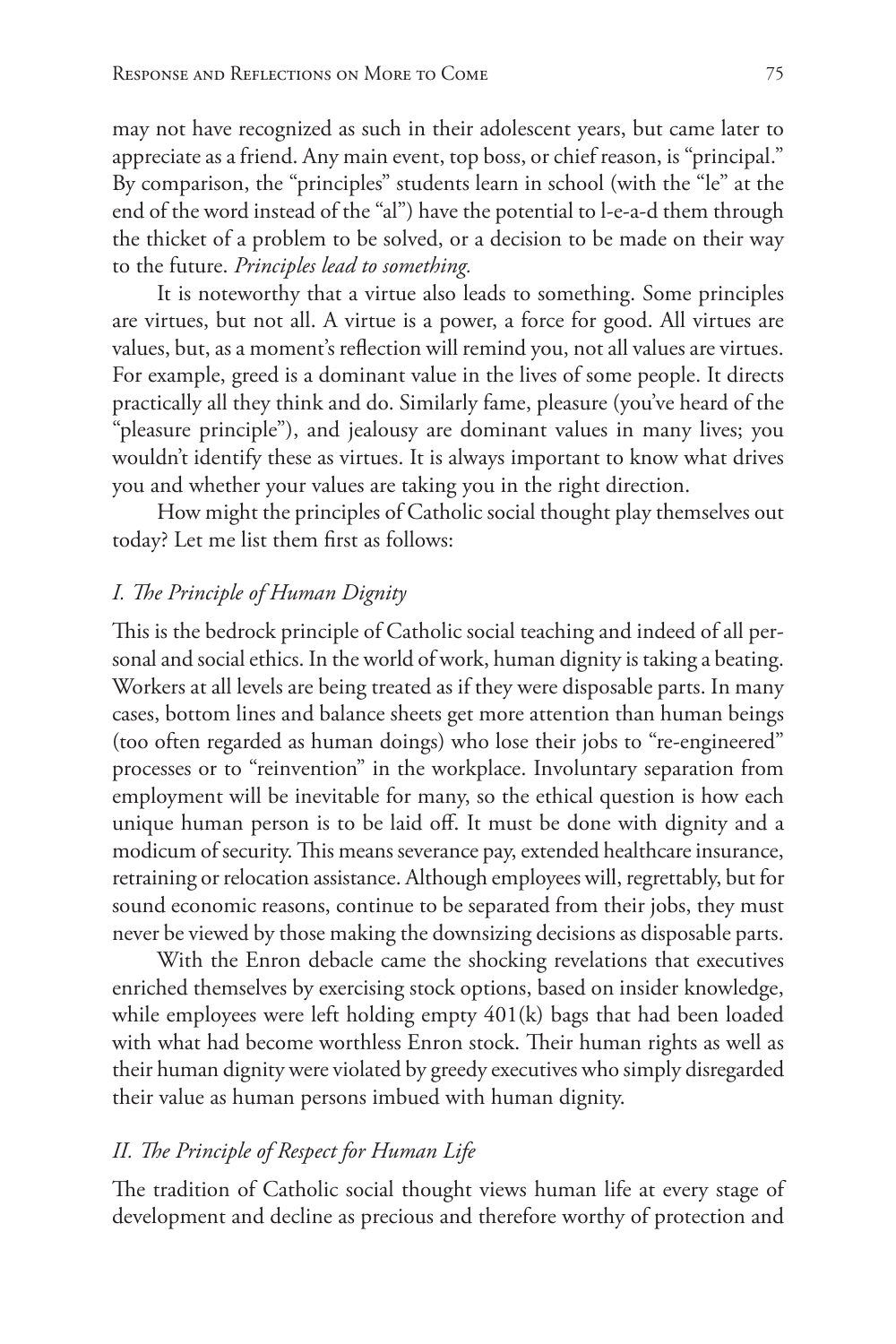respect. Although moral arguments about abortion, capital punishment, euthanasia, and the use of nuclear weapons tend to dominate ethical discourse on the "life issues," it is important to remember that business deals with life issues all the time. Think, for instance, of consumer product safety, pharmaceutical research and marketing, occupational health, mine safety, and other workplace safety considerations; think of food production, preparation, packaging, and marketing. Examine a list of federal regulatory agencies and you have the makings of an agenda for a review of ethical concerns relating to human life that conscientious business people have to keep in mind.

## *III. The Principle of Participation*

According to Catholic social thought, every human person in any workplace has a right to have some say in the decisions that affect his or her livelihood. To be shut out of all discussion is to be denied respect for one's human dignity. The ethical thing to do in this new corporate culture, in cases either of layoff or of career continuation in the same organization, is to involve the employee in planning and in the execution of the plan. This means preparation for separation, should that have to happen; it also means enhancing the "value added" potential and the productivity of employees who will remain.

Moreover, ethical managers will acknowledge the importance of recognizing the dignity of their associates by including them in decision-making not simply because it is the right thing to do, but also because the "people process" leads to better business decisions.2

## *IV. The Principle of Preferential Protection for the Poor and Vulnerable*

The tradition of Catholic social thought keeps alive the story of the last judgment (Mt. 25:31–46) and emphasizes the importance of putting the needs of the poor and vulnerable first. Why is this so? Because the common good—the good of society as a whole—requires it. The opposite of rich and powerful is poor and powerless. If the good of all, the common good, is to prevail, preferential protection must move toward those affected adversely by the absence of power and the presence of privation. Otherwise the balance needed to keep society in one piece will be broken to the detriment of the whole.

Any parent knows what preferential love means. The vulnerable three-yearold child gets preference over his or her more self-sufficient older sibling under certain circumstances. Let the toddler run out into the path of an oncoming automobile and you'll see the older child left to fend for him- or herself on

<sup>2</sup> See Larry Bossidy and Ram Charan, *Execution: The Discipline of Getting Things Done (*Crown Business, 2002), 141ff.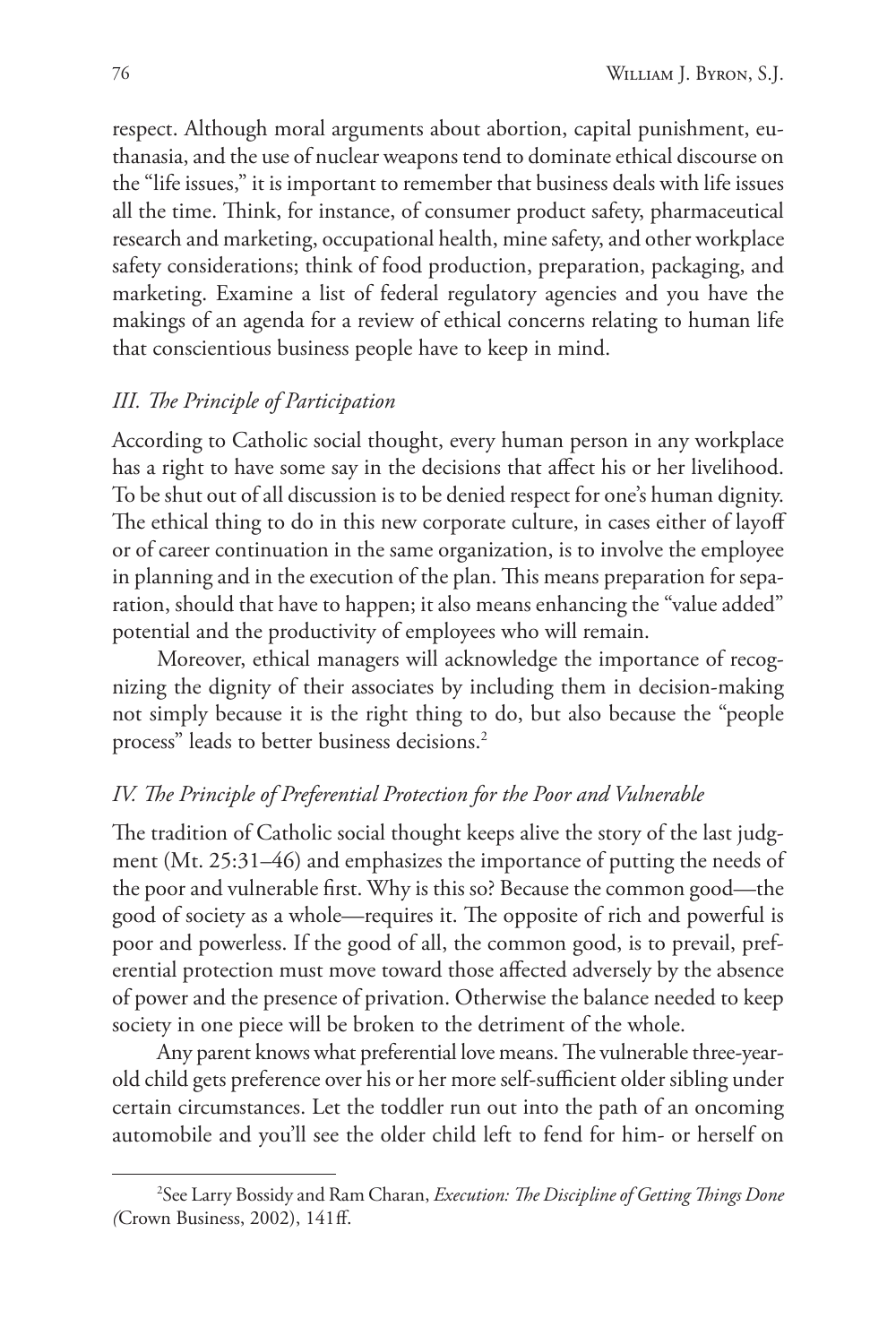the sidewalk as the parent of both rushes out to extend preferential protection to the vulnerable child. So the modern church is asking for nothing unusual, unfamiliar, or extraordinary when it calls for preferential love (I like to think of it as preferential protection) of the poor and vulnerable.

For those who find this truth hard, and many middle- and upper-class American Catholics do, the words of Pope John Paul II might be reassuring: "Love for the poor must be preferential, but not exclusive."3 Those who happen not to be poor have no reason to conclude that they are not the constant object of God's unfailing love, but talk about "preferential love" often moves them toward that false conclusion.

A challenge for those of us who work in education is to encourage large-hearted students to remember, when they are decision-makers in the world of work, to make room in their hearts for the poor. Stakeholder analysis, which is commonplace now in business ethics, should be sure to include the poor as stakeholders affected for good or ill by business decisions.

#### *V. The Principle of Solidarity*

Catholic social teaching insists that we are our brothers' and sisters' keepers. This principle has global dimensions in an interdependent world. It functions as a moral category that leads to choices that will promote and protect the common good. It translates the familiar "love your neighbor" commandment to global dimensions in the interdependent world that we all inhabit. We are indeed our brothers' and sisters' keepers. We are one large and growing family. And we seem to be seeing more of the family these days as we find ourselves ever more frequently in the air, or on the road, rails, and seas for business or pleasure.

The North American Free Trade Agreement (NAFTA) makes it impossible for U.S. business decision-makers to avoid facing up to the fact that free trade is an important vehicle that can carry our poor brothers and sisters in other parts of the world toward economic betterment. It will not be without cost to some beneficiaries of many decades of past economic development in our country, but that is not a good reason to oppose free trade. If globalization means anything, it means globalization of markets with its promise, in the long run, of global economic justice and improvement for all. In this context, the "trade not aid" argument can, within proper limits, make a lot of sense.

## *VI. The Principle of Stewardship*

Catholic teaching is consistent in portraying the steward as a manager, not an owner; hence the importance of including the idea of stewardship in business

<sup>3</sup> "Ecclesia in America," Mexico City, 22 January 1999.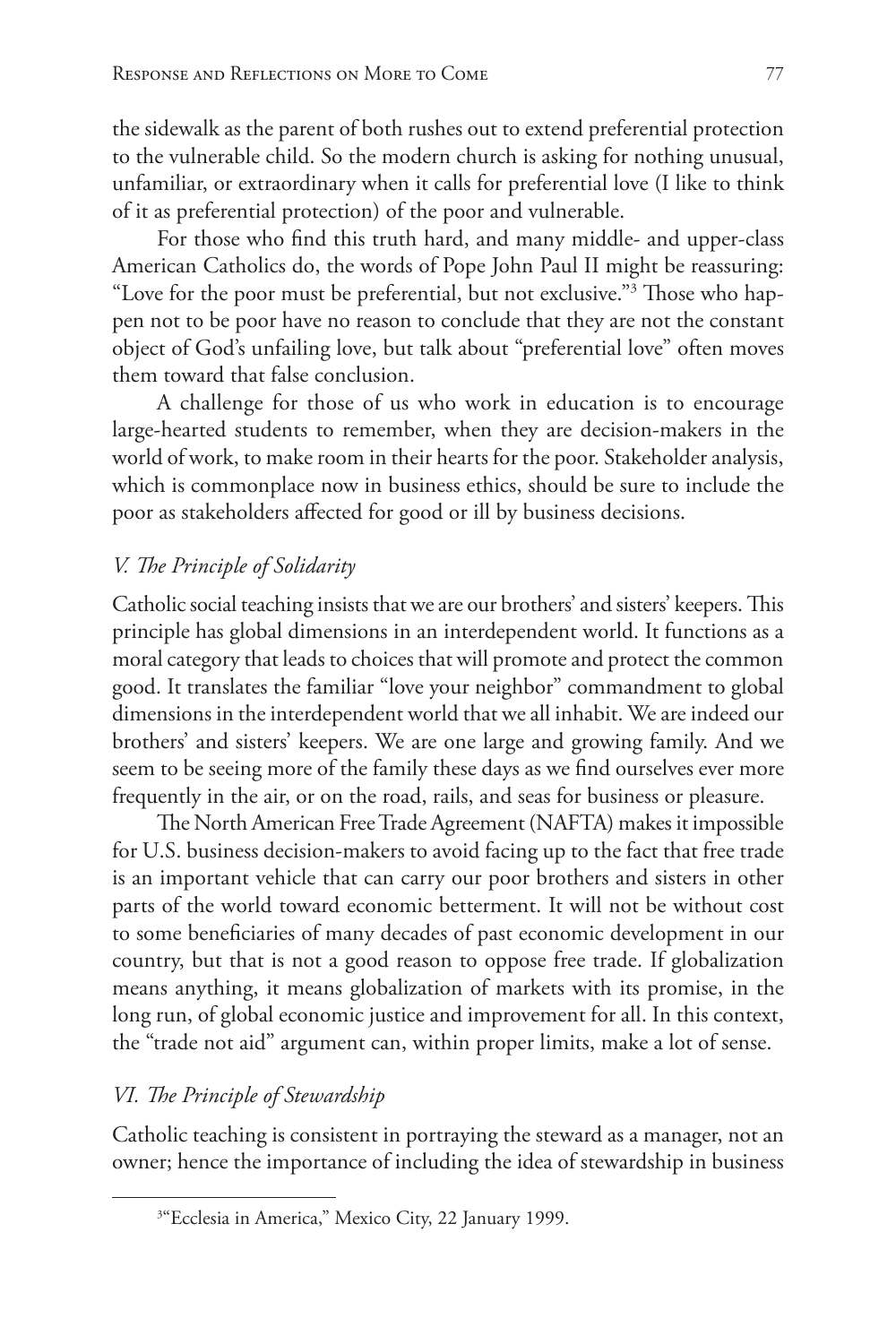education. The manager is, of course, the steward of investors' dollars. But the idea of stewardship is more expansive. In an era of rising consciousness about our physical environment, the principle of stewardship points to moral responsibility for the protection of the environment—croplands, grasslands, woodlands, air, water, minerals and other natural deposits. Stewardship responsibilities also look toward our use of our personal talents, our attention to personal health and our use of personal private property.

# *VII. The Principle of Subsidiarity*

Those who say the care of economic casualties and the creation of jobs should be "left to government," risk violating the principle of subsidiarity, which would allow neither decisions nor actions at a higher level of organization that could be taken just as effectively and efficiently at a lower level. This principle would push decision making down to lower levels, but sometimes government must act in the interest of the common good. There will be instances, and the economic crisis of 2008 was surely one of them, when only government can address an issue properly and effectively.

In the present situation of widespread layoffs, rising executive compensation, and income stagnation for those who are, so to speak, caught in the middle, new public policy initiatives are being proposed. Reflective thinkers with no ideological prejudices against using tax policy for social purposes, are asking: Why can't Congress bar corporations from counting as a cost of doing business any executive compensation above a certain level, say, \$1 million? They could pay higher levels, if they wanted to, but it would be taxable corporate income before it became personal (and again taxable) income to the executive.

Respecting fully the principle of subsidiarity, there are other things that government can do in many areas. With respect only to downsizing, the extent to which government should do some of the following depends on the ethical extent of a given employer's obligation to assist those it lays off, and indeed of the whole private sector's social responsibility to address this problem privately. In any case, here are a few things government can do: Enlarge the unemployment insurance system beyond income maintenance during layoff to a re-employment system designed to help people get necessary training and find new jobs. Existing federally-financed job-training programs could be enlarged to include vouchers distributed to unemployed or underemployed persons who could purchase some education and skill training with those vouchers. Both pensions and health insurance should be portable and thus not only support people between jobs, but free them to search, take an occasional risk, and to move from job to job as opportunities arise. Some universal form of health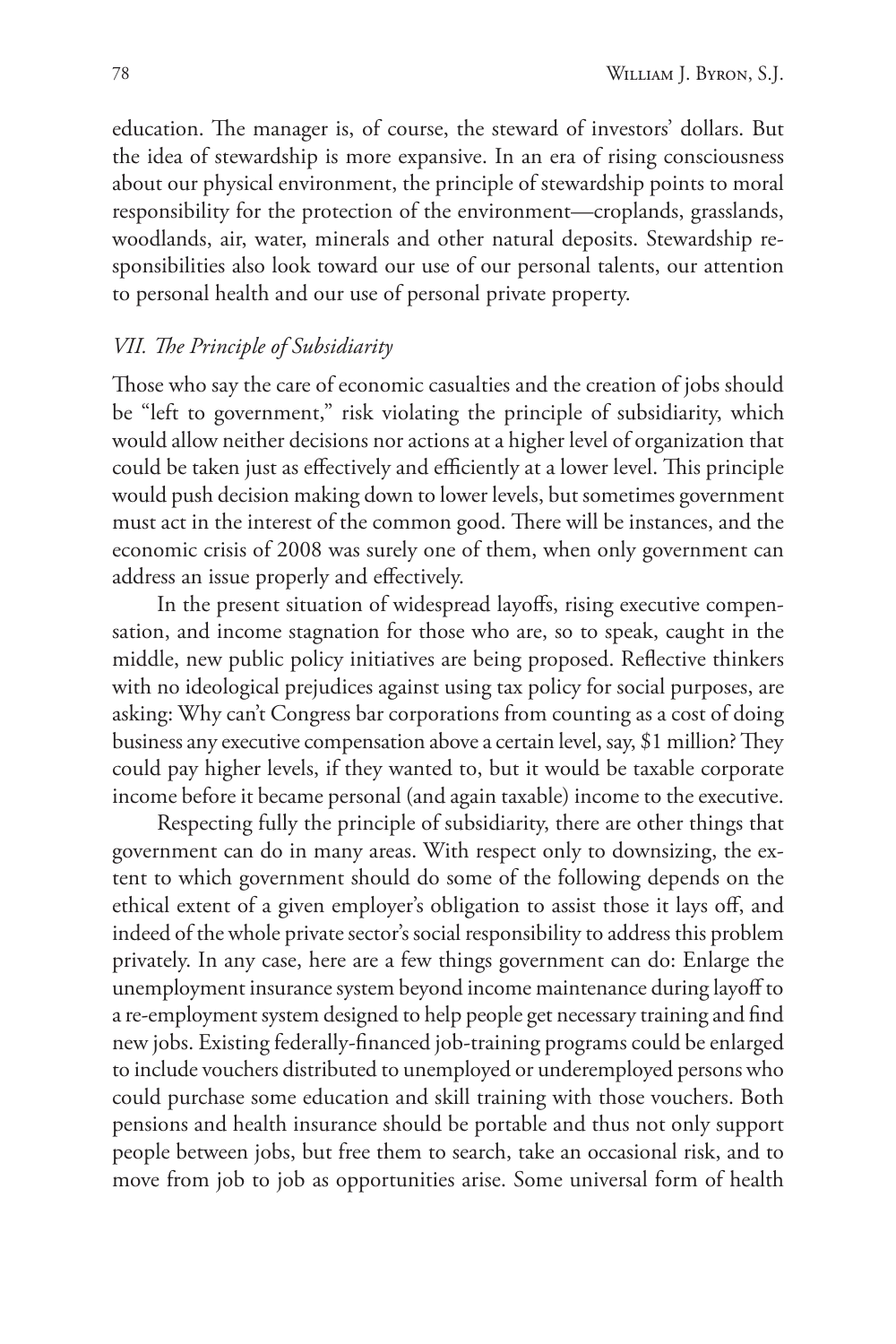insurance would be a desirable safety net for those who now lose their health benefits when they lose their jobs.

The principle of subsidiarity should also apply in private sector organizations, in ordinary workplaces. This ties in with the principle of participation and, as is so often the case, is reducible to the principle of human dignity. Individuals are not to be ground under by impersonal, anonymous decision makers at higher levels in the organization. Students will need help in grasping this principle. It might be proposed to them as a "principle of delegation" or a principle of "proper respect for autonomy."

#### *VIII. The Principle of Human Equality*

This can be thought of as a principle of justice or simply fairness.

Everyone knows what fairness is. Just walk by a children's play area and listen to the shouts of, "No fair! No fair!" We have an inner sense of fairness and we know when an unfair advantage has been taken. At least we think we know, and we are usually convinced that we are absolutely right. We just know it! Sometimes, a few additional facts or the recognition of our own biases will prompt us to reset our fairness clock, but we have a way of just *knowing* when unfair treatment occurs. Customers know it. Workplace associates know it. Everyone in any stakeholder category has a primitive sense of fairness that gives them a good idea of justice and human equality.

When we call it "justice," we are talking about treating equals equally, giving to each what is his or her due. We can visualize justice as lawyers do, as trays in balance on a scale. Or, we can think of it as the prophet Amos did, in building-construction terms, as that which is measured by the straight (upright) string connected to a plumb bob. We cry, "Unjust," when corners are cut, the social structure is "out of plumb," or when things are simply not "on the up and up."

You always have to be careful, of course, to control that tendency, when the scales are tipped against you, to "get even" and to baptize mean-spirited and unfair revenge "in the name of justice." You can trick yourself into believing that avenging yourself by harming those who have harmed you is "right and just." That behavior is both obvious and unworthy, clearly inconsistent with your own human dignity.

There are other traps set to spring out there in the corporate jungle. They are not directly related to downsizing. They are always there, in good times and in bad, putting pressure on both integrity and a sense of justice.

In the new corporate culture, some very old, often tried, but never true steps can lead the unsuspecting individual directly into the ethical swamp of personal injustice. The first step is taken when a person becomes enamored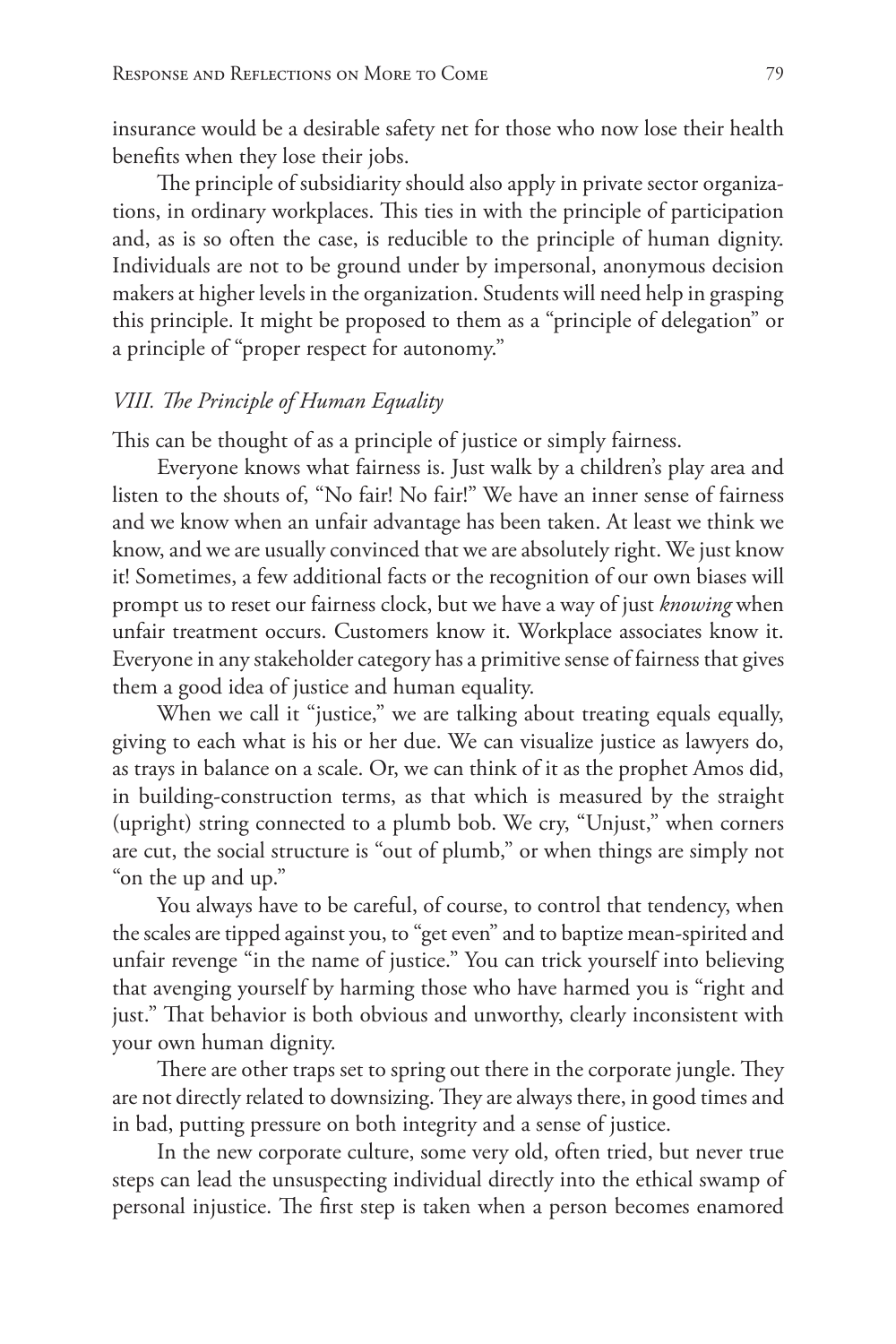with "easy money." The second happens when one seeks the cover of "secrecy." And the third step takes a person across the line or over the fence that was put in place by personal conscience. This fence has a sign posted on it that says: "Never violate a trust." Secrecy, easy money, and the violation of trust are, in combination, very dangerous to anyone's ethical health.

The degrees of engagement with this lethal combination (call it graft or corruption) can be measured in three categories, each representing money or something of significant monetary value: gift, bribe, extortion.

Gifts are easily understood; what often is not understood is the inappropriateness of some gifts in workplace settings (private sector or public). Inappropriate gifts corrupt workplace relationships. Bribery also corrupts.

Bribery is always a secret arrangement. It has one party pay money or give something of value to another for neglecting a duty or performing some other dishonest act. Neglect of duty is the moral issue; in any instance of bribery, personal honor is up for sale. Not only is integrity violated but injustice inevitably results because unfair gains are being taken and services that unknowing others have a right to expect, are not delivered.

The third degree of corruption—extortion—is simply a holdup. In a corrupt corporate culture, unjust payments are demanded if goods or services are to move in the market. Access to jobs is sometimes blocked by an outstretched palm waiting for a payoff. In times of economic ambiguity and uncertainty, the appeal of easy money will always be strong. A strong sense of justice will safeguard a person of integrity from violating any trust. If no trusts are violated, if no injustice is involved, a downsizing in response to economic necessity can be justified. But there is such a deep feeling of injustice, of unfair treatment, in so many downsized corners of our new corporate culture that those in control must examine their corporate conscience for evidence of injustice done to millions of separated employees in recent years. And those who feel the pressures of competition in this new corporate culture have to be very careful not to go the way of secrecy, in pursuit of easy money, at the price of a violated trust.

# *IX. The Principle of the Common Good*

Pursuit of the Common Good is a basic principle of ethical behavior; it is a bedrock principle of Catholic social thought like the principle of human dignity. Without it, social chaos would prevail. The "Common Good" is a catchall phrase that describes an environment that is supportive of the development of human potential while safeguarding the community against individual excesses. It looks to the general good, to the good of the many over against the interests of the one or very few. The notion of the common good is not to be confused with a utilitarian principle that would say that the "right" action is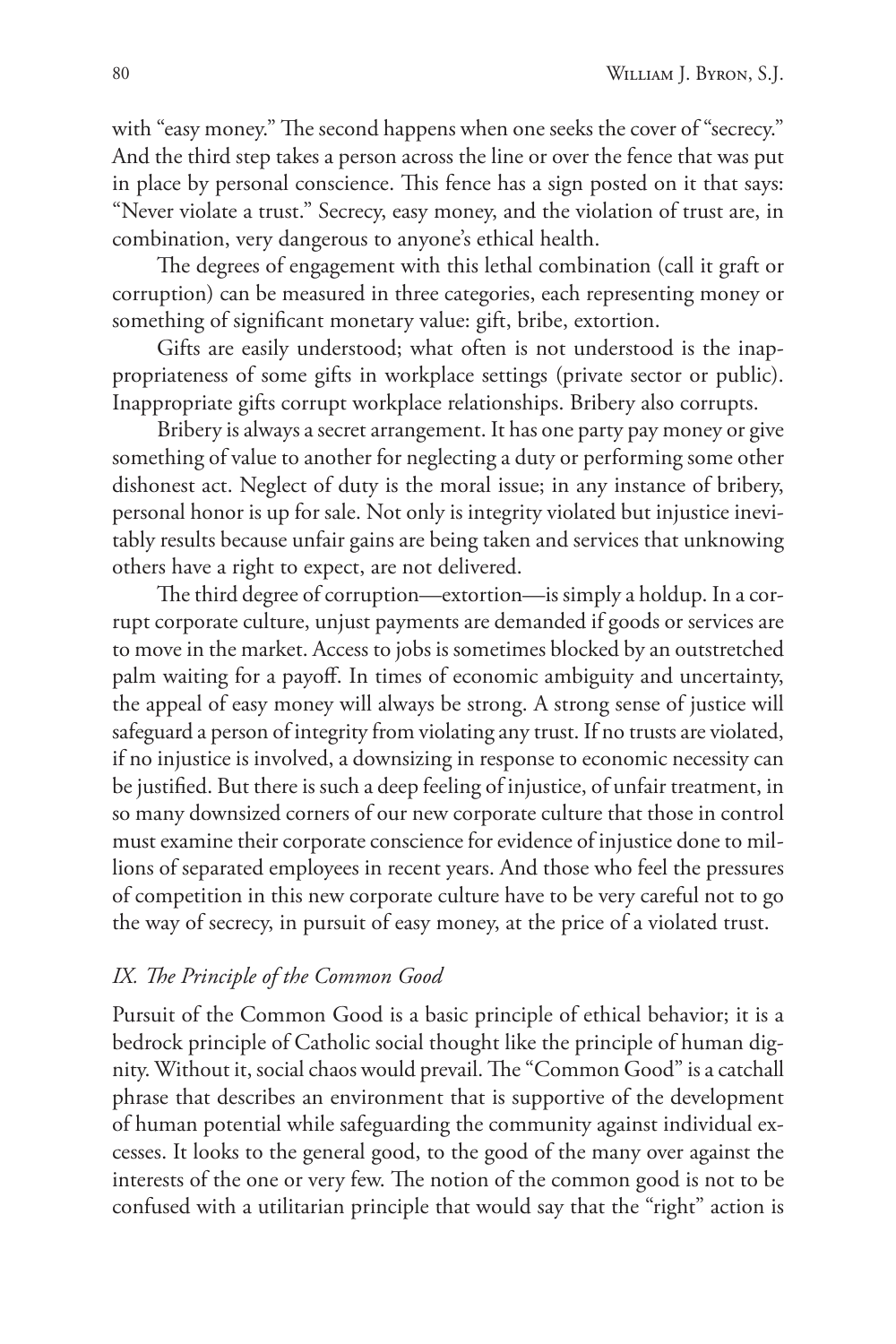whatever produces more good than evil for most of the community, or, to put it another way, the greatest amount of happiness for the greatest number of persons. Under this norm, something inherently wrong and plainly damaging to the common good would in some cases be permissible.

It is important that there be agreement in the community that the common good should always prevail over individual, personal interests. And this recognition functions as a voluntary norm or guideline for regulating the potential for socially damaging consequences of any self-interested behavior. It also functions as a basis for laws that put limits on individuals. Although the common good is higher than any private interest, it will always respect the inviolable dignity of the individual human person.

To promote and protect the common good is the reason why governments exist—a point worth noting here just after a discussion of the principle of subsidiarity, the principle that has a way of keeping government in its proper place.

It is regrettable, I think, that the notion of the common good is so seldom invoked in public policy debates over issues like healthcare insurance, minimum wage, welfare reform, immigration, foreign aid. Similarly, it is not often that workplace health, safety, civility, and compensation issues are discussed in terms both of the common good of the workplace community as well as the good of the broader community, of which the workplace is a part. In both the private and public sectors of policy making, the common good has to be factored into the decision-making process, if that process is to promote the good of all.

In this new corporate culture of diminished loyalty and heightened insecurity, it is important to note that economic interests and the common good are both served by widespread job security. No one was ever made more productive by being made less secure. The contingent nature of employment contracts and the growing uncertainties associated with workplace life are eroding confidence and damaging the common good.

## *X. The Principle of Association*

The tradition sees the person as not only sacred but also social. Hence, Catholic social teaching views social relationships in the economic and political orders, in law and in both corporate and public policy, as directly affecting human dignity and the capacity of individuals to grow in community. But before all this the tradition looks to the family.

The centerpiece of society is the family; family stability must always be protected and never undermined. By association with others—in families and in other social institutions that foster growth, protect dignity, and promote the common good—human persons achieve their fulfillment. Integrating this principle into education for business means encouraging a student to